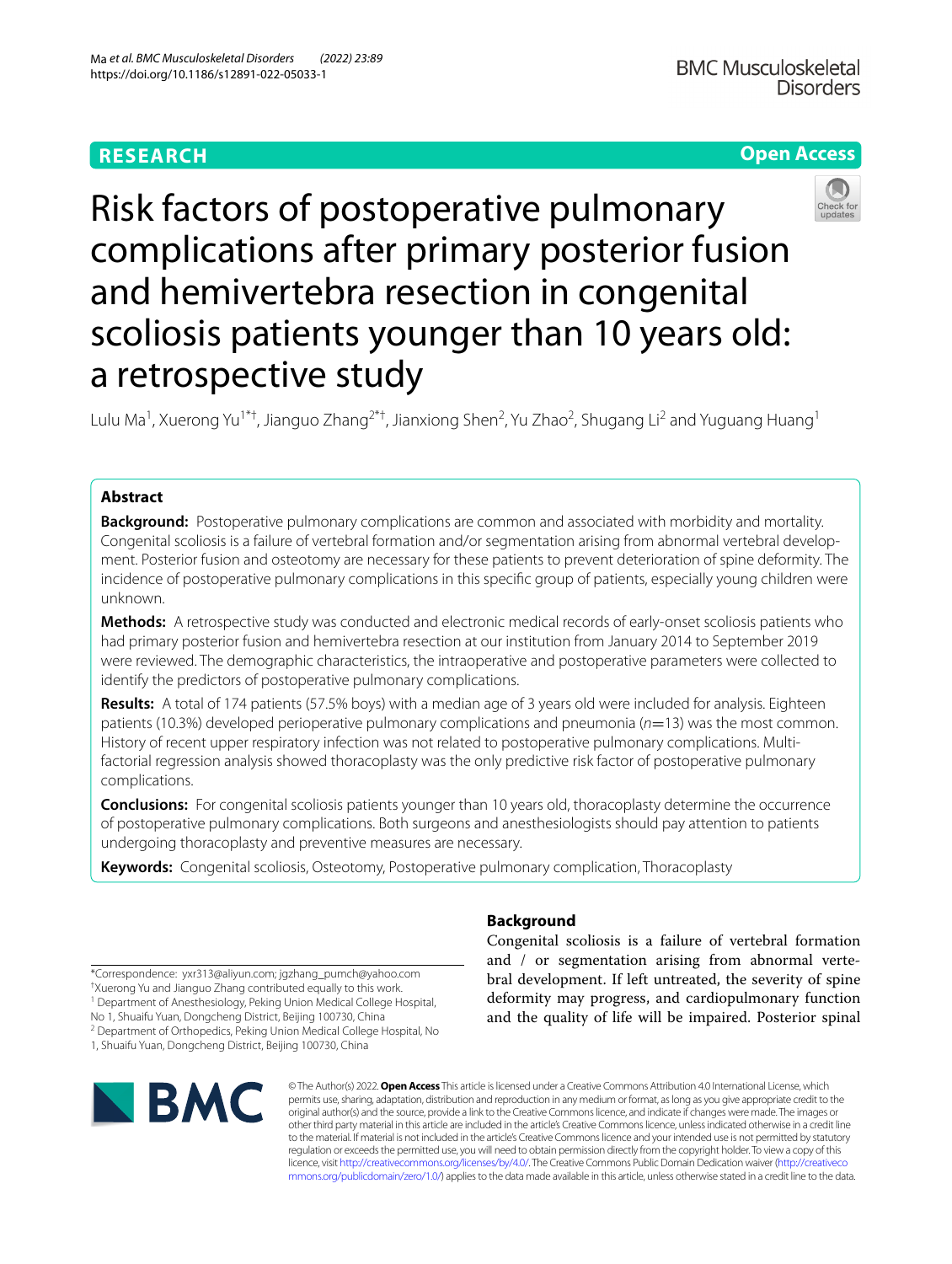fusion w/o osteotomy are necessary for these patients to prevent the deterioration of vertebral severity.

Postoperative pulmonary complications (PPC) are common and associated with morbidity, mortality, Intensive Care Unit (ICU) admission and higher costs [\[1](#page-4-0), [2](#page-4-1)]. The incidence of PPC ranged from 2.0 to 5.6%  $[3, 4]$  $[3, 4]$  $[3, 4]$  $[3, 4]$ . Pulmonary complications are not uncommon after scoliosis surgery [[5\]](#page-4-4). Pulmonary and functional restriction start early in mild idiopathic scoliosis [[6\]](#page-4-5). And the progression of scoliosis is responsible for the deformity of rib cage and deterioration of pulmonary function. Pulmonary function will further deteriorate in the immediate postoperative period [[7\]](#page-4-6). Previous reports had demonstrated that large Cobb angles  $[8, 9]$  $[8, 9]$  $[8, 9]$  $[8, 9]$ , long operation times  $[8]$  $[8]$ , blood transfusion  $[8]$  $[8]$ , thoracoplasty  $[10]$  $[10]$  and decreased forced vital capacity and forced expiratory volume in one second [[9\]](#page-4-8) were risks factors for PPC after scoliosis surgery. Age has also been confrmed as the risk factor for respiratory critical events, with 12% decrease for each increasing year of age [\[11\]](#page-5-0).

There are few literatures about the incidence and risk factors of pulmonary complications in congenital scoliosis patients especially in patients younger than 10 years old. The aim of this study was to determine the incidence and risk factors of PPC after primary posterior fusion and hemivertebra resection in patients younger than 10 years old.

## **Methods**

Our study was approved by institutional review board of Peking Union Medical College Hospital and the need for informed consent was waived by institutional review board of Peking Union Medical College Hospital given its retrospective design. Electronic medical records of patients who underwent primary posterior fusion and hemivertebra resection at our institution from January 2014 to September 2019 were reviewed. The exclusion criteria included: diagnosis inconsistent with congenital scoliosis and hemivertebra, patients who had vertebral resection, age older than 10 years, revision surgery, and those with incomplete data.

The indication of hemivertebra resection in our institution were as followings: (1) curve magnitude >25°with fast progression, (2) progression of curve >5°in 6-month follow-up, (3) failure of conservative treatment. Resection was performed by four surgeons at the department of Orthopedics, Peking Union Medical College Hospital. All patients had the operation under general anesthesia. Continuous infusion of propofol and remifentanil was used to maintain general anesthesia and fentanyl bolus (1-2ug/kg) was given for intraoperative analgesia. Transcranial motor evoked potentials were monitored intraoperatively. The number of fused levels was determined by the position of hemivertebra and the severity of scoliosis or kyphosis. Details of surgical technique had been described in our previous work  $[12]$  $[12]$ . Thoracoplasty was indicated in patients who had signifcant thoracic deformity with a rib hump height diference of >3cm or a hump angle of >10°.

PPC were defned as the development of atelectasis, pleural efusion, pneumothorax, pneumonia, hypoxemia (SpO2< 90% or PaO2<60mmHg in room air) and increased requirement for postoperative ventilatory support. Postoperative chest radiographs or thoracic ultrasound were performed to detect the occurrence of atelectasis, pneumonia, pleural efusion or pneumothorax in patients with abnormal symptoms or signs or abnormal chest auscultation. Drainage was placed depending on patients' symptoms and the degree of efusion or pneumothorax. And antibiotics were administrated for the treatment of pneumonia after assessment by pediatrician.

The following data were collected, which included age, sex, weight, comorbidities, other congenital deformities, history of recent upper respiratory infection (within two weeks before operation), duration of anesthesia and operation, perioperative transfusion, admission to Intensive Care Unit (ICU), the length of hospital stay and postoperative pulmonary complications. Scoliosis was measured using Cobb method and the details of measurement had been described in our previous article [\[12](#page-5-1)]. The major curve was used for analysis in patients with more than one curve.

Data were analyzed using SPSS 24.0(IBM Corporation). Continuous variables were presented as means and standard deviations or medians and interquartile ranges. Category variables were presented as numbers and percentages. Patients were divided into two groups depending on whether they had PPC. Student t test or Wilcoxon rank sum test was used to compare variables between two groups. Binary logistic regression analysis was used to determine predictive risk factors of PPC.

### **Results**

A total of 174 patients were included for analysis. There were 100 boys and 74 girls. The median age was  $3$  [\[2](#page-4-1), [5\]](#page-4-4) years old. 18 patients had congenital heart disease, 9 patients had congenital digestive deformities, 6 patients had congenital urological deformities and 6 patients had congenital neural deformities. Fourteen patients had rib anomalies, which included 11 cases of fused ribs, 4 cases of defect of ribs, and 2 cases of forked ribs variations.

The mean segmental cobb angle, total Cobb angle and kyphosis angle were  $40\pm 12^{\circ}$ ,  $35\pm 13^{\circ}$  and  $20\pm 16^{\circ}$  respectively. The median fused levels were 4. One hundred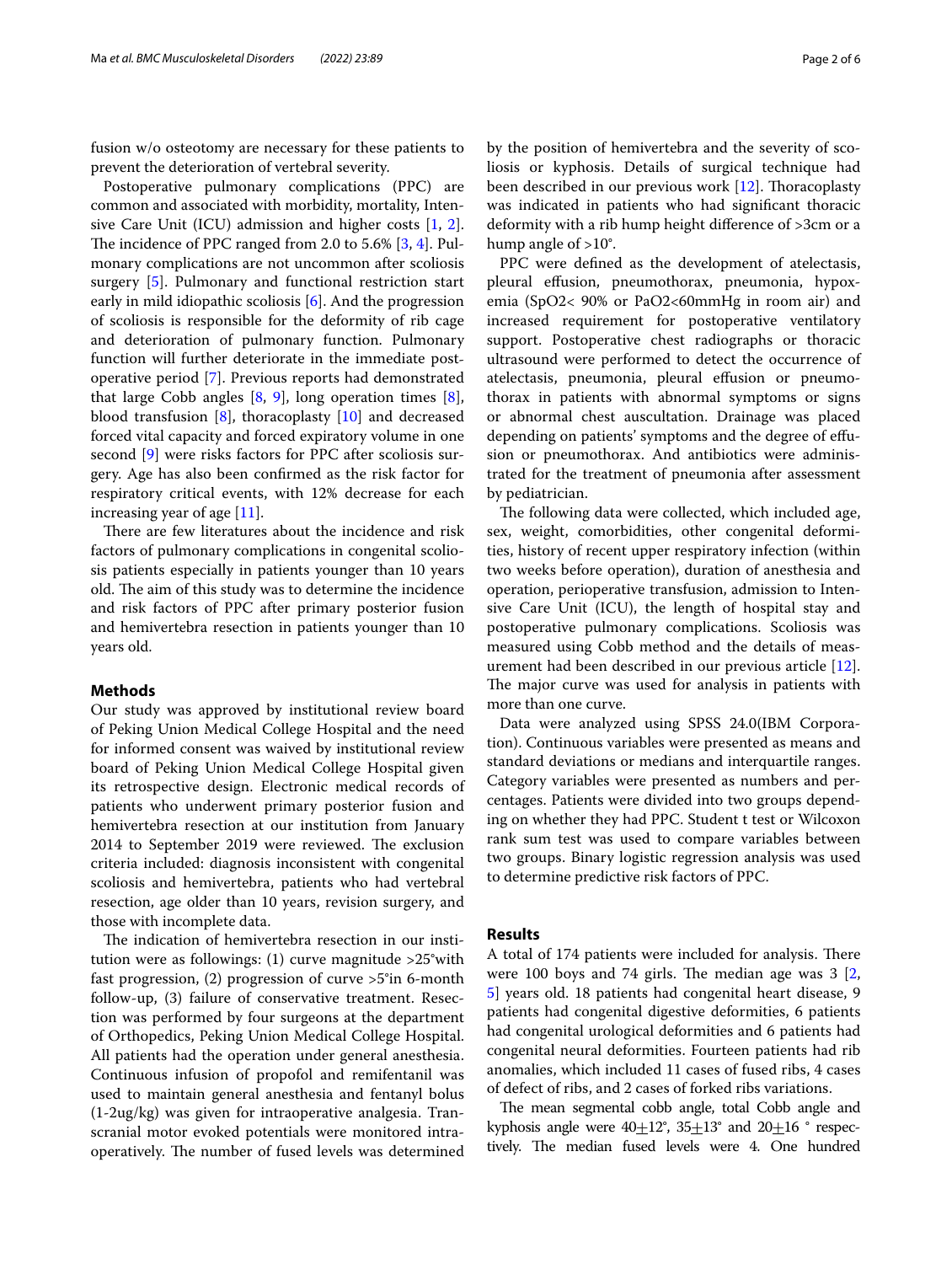ffty-three patients had one hemivertebra resected, while 21 patients had 2 hemivertebra resected.

There were 25 documented PPC in 18 patients and the incidence of postoperative pulmonary complications was 10.3%. Pneumonia (*n*=13) was the most common postoperative complication, followed by pleural effusion  $(n=5)$ , atelectasis  $(n=4)$ , and increased requirement for postoperative ventilatory support  $(n=3)$ . Two patients need drainage for pleural effusions and one need bronchoscopy. One patient was admitted to ICU due to desaturation after extubation for pro-longed ventilatory support. Figure [1](#page-2-0) showed a patient who developed complete left atelasis and bronchoscopy was needed for lung expansion.

Patients were divided into two groups depending on the occurrence of PPC. There was no difference in sex distribution, age, weight, other congenital deformities, rib anomalies, segmental Cobb angle, total Cobb angle, correction of segmental, total Cobb angle and kyphosis (See Table [1](#page-3-0)).

The location of main curve was similar in both groups  $(P=0.120)$  and patients who developed PPC were more likely to have cervical, upper and middle thoracic screws (See Table [2\)](#page-3-1). Patients who had PPC had longer anesthesia duration  $(P=0.001)$ , longer operation time (*P*=0.030), and longer hospital stay (*P*<0.001). Intraoperative blood loss (*P*=0.003), transfusion (*P*<0.001) and the proportion of thoracoplasty (*P*<0.001) were higher in patients with PPC.

Binary Logistical regression showed thoracoplasty (Odds Ratios 8.985, 95% Confdence Interval 1.019- 79.259,  $p=0.048$ ) was the only independent risk factors of perioperative pulmonary complications in patients younger than 10 years old undergoing primary posterior fusion and hemivertebra resection.

### **Discussion**

In this retrospective study of patients younger than 10 years old undergoing primary hemivertebra resection and fusion, we did fnd thoracoplasty was the independent risk factor of PPC. And patients with postoperative pulmonary complications also had prolonged length of stay in hospital.

Respiratory complications are the most common complications in pediatric patients [\[11](#page-5-0)] and are associated with poor outcome and higher costs [[13\]](#page-5-2). Factors related to patients, anesthesia, and surgery all contribute to perioperative respiratory adverse events [[14\]](#page-5-3). Younger age, pulmonary comorbidity, preoperative pulmonary function, endotracheal intubation, intravenous anesthesia, experience of anesthesiologist have been confrmed to be associated with increased risk of respiratory complications  $[15-17]$  $[15-17]$  $[15-17]$ . The incidence of PPC was 10.3% in our study, which was similar to previous reports [\[18](#page-5-6), [19\]](#page-5-7).

Thoracoplasty was the independent risk factor of perioperative pulmonary complications in our study. Thoracoplasty is the treatment of rib hump, which includes resection of several ribs and reduce the severity of a rib hump. And it has been proven as the predictive risk factors of perioperative pulmonary complications after posterior instrumentation and fusion for non-degenerative scoliosis [[18,](#page-5-6) [20](#page-5-8)], adolescent idiopathic scoliosis [[21](#page-5-9)] and patients with compromised pulmonary function [\[10](#page-4-9)]. Thoracoplasty was associated with significant decrease of immediate [[22\]](#page-5-10) and long-term postoperative pulmonary function [\[23](#page-5-11)]. However, in patients with neuromuscular scoliosis [\[24](#page-5-12)], thoracoplasty was not correlated with the



<span id="page-2-0"></span>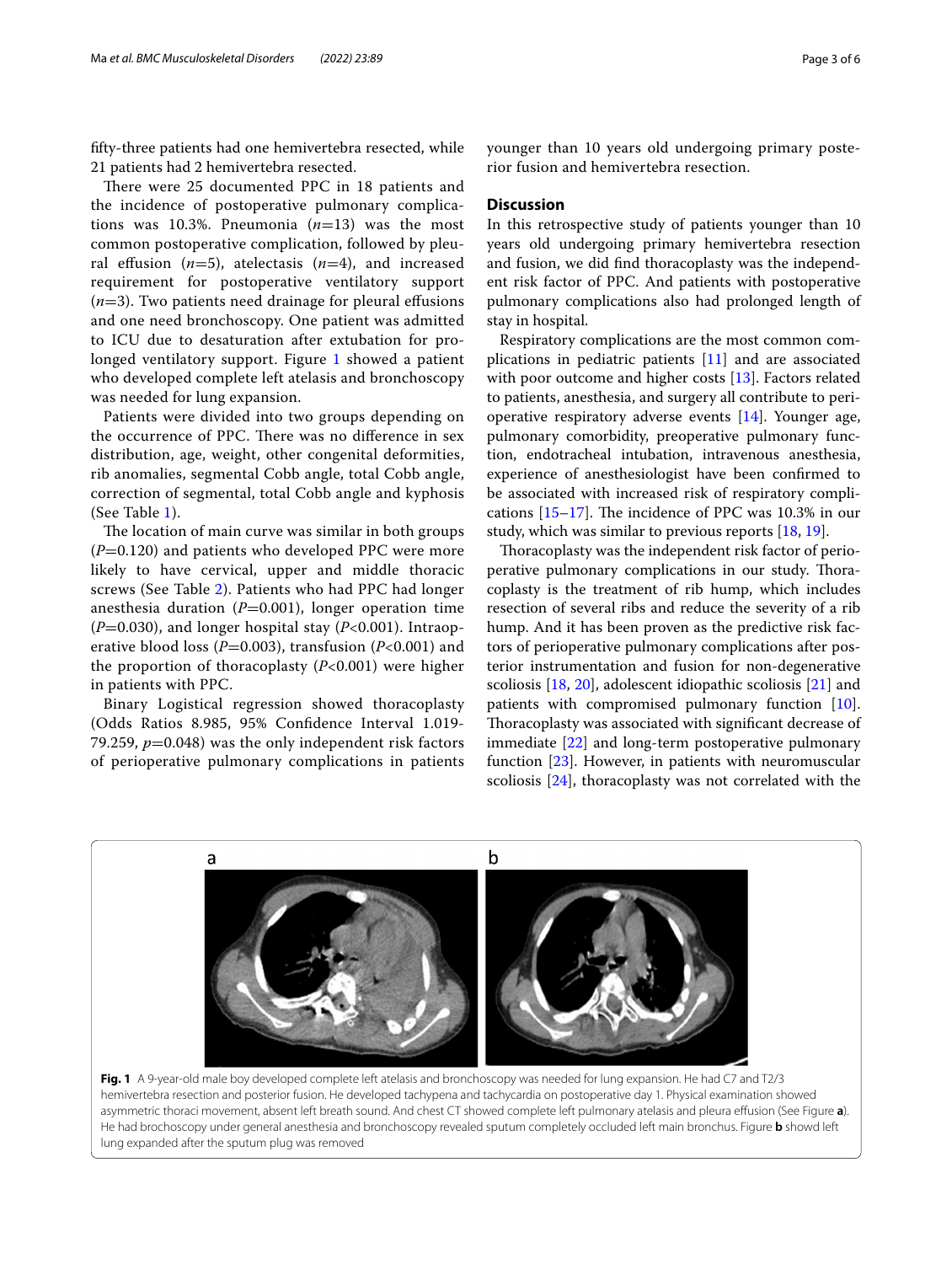## **Total (***n*=**174) Post pulmonary complications** *p* **Yes (***n*=**18) No (***n*=**156)** Sex Male 100 (57.5%) 100 (57.5%) 11 (61.1%) 89 (57.1%) 89 (57.1%) 0.806 Female 74 (42.5%) 7 (38.9%) 67 (42.9%) Age ( years old) 3 [2,5] 3 [2,5] 4.5 [2.75,6.25] 3 [2,5] 3 [2,5] 3 [2,5] 3 [2,5] 4.5 [2.75,6.25] 4.5 [2.75,6.25] 4.5 [2.75,6.25] 4.5 [2.75] 4.5 [2.75] 4.5 [2.75] 4.5 [2.75] 4.5 [2.75] 4.5 [2.75] 4.5 [2.75] 4.5 [2.75] 4.5 [ Weight (Kilogram) 18.0 $\pm$ 6.5 19.9 $\pm$ 8.1 17.8 $\pm$ 6.3 0.199 History of recent upper respiratory infection 22 (12.6%) 3 (16.7%) 19 (12.2%) 0.705 Other congenital deformities Congenital heart disease 18(10.3%) 2(11.1%) 16 (10.3%) 0.806 Congenital digestive deformities  $9(5.2\%)$  0 9 (5.8%) 9 (5.8%) 0.600 Congenital urological deformities  $(3.4\%)$   $(5.6\%)$   $(3.2\%)$   $(0.486)$  0.486 Congenital neural deformities  $(3.4\%)$  0 6 (3.8%) 6 (3.8%) 1.000 Other 2012 1.000 1.000 1.000 1.000 1.000 1.000 1.000 1.000 1.000 1.000 1.000 1.000 1.000 1.000 1.000 1.000 1.000 1.000 1.000 1.000 1.000 1.000 1.000 1.000 1.000 1.000 1.000 1.000 1.000 1.000 1.000 1.000 1.000 1.000 1.000 1 Rib anomalies 0.595 Fused ribs 11 (6.3%) 2 (11.1%) 9 (5.8%) Defect of ribs  $3(1.7\%)$   $0$   $3(1.9\%)$   $3(1.9\%)$ Forked ribs 2 (1.1%) 0 2 (1.3%) Segmental Cobb angle (°)  $40\pm12$   $44\pm14$   $40\pm12$   $184$ <br>
Total Cobb angle (°)  $35\pm13$   $39\pm13$   $34\pm12$  0.162 Total Cobb angle (°)  $35\pm13$   $39\pm13$   $34\pm12$  0.162 Kyphosis (°)  $20\pm 16$   $25\pm 19$   $19\pm 16$  0.170 Correction of totalCobb angle (%) 76.5 + 19.3 74.2 + 19.8 74.2 76.7 + 19.2 Correction of segmental Cobb angle (%) 73.3 $\pm$ 22.3 74.9 $\pm$ 26.4 73.1 $\pm$ 21.8 0.743 Correction of kyphosis (%) 67.2 $\pm$ 48.8 74.9 $\pm$ 59.7 55.2 $\pm$ 47.2 6.104 Main curve 6.120 Main curve **0.120 and 2.120 and 2.120 and 2.120 and 2.120 and 2.120 and 2.120 and 2.120 and 2.120 and 2.120 and 2.120 and 2.120 and 2.120 and 2.120 and 2.120 and 2.120 and 2.120 and 2.120 and 2.120 and 2.120 and 2.120 and** Thoracic 37 (21.3%) 7 ((38.6%) 30 (19.2%) Thoracolumbar 59 (33.9%) 6 (33.3%) 53 (34.0%) Lumbar 78 (44.8%) 5 (27.8%) 73 (46.8%)

## <span id="page-3-0"></span>**Table 1** Characteristics of patients with or without postoperative pulmonary complications

<span id="page-3-1"></span>**Table 2** Intraoperative and postoperative data in patients with or without complications

|                                 | Total ( $n = 174$ ) | <b>Pulmonary complications</b> |                  | p       |
|---------------------------------|---------------------|--------------------------------|------------------|---------|
|                                 |                     | Yes ( $n = 18$ )               | No ( $n = 156$ ) |         |
| No of levels fused              | 4[2,5]              | 5 [3.75, 6.25]                 | 4[2, 5]          | 0.015   |
| No of hemivertebra resected     |                     |                                |                  | 0.240   |
| One                             | 153 (87.9%)         | 14 (77.8%)                     | 139 (89.1%)      |         |
| Two                             | 21 (12.1%)          | 4(22.2%)                       | 17 (10.9%)       |         |
| Cervical screw                  | 4(2.3%)             | 3(16.7%)                       | $1(0.6\%)$       | 0.004   |
| Upper thoracic screw            | 16 (9.2%)           | 5(27.8%)                       | $11(7.1\%)$      | 0.014   |
| Middle thoracic screw           | 40 (23.0%)          | 8 (44.4%)                      | 32 (20.5%)       | 0.035   |
| Lower thoracic screw            | 88 (50.6%)          | $9(50\%)$                      | 79 (50.6%)       | 1.000   |
| Lumbar screw                    | 129 (74.1%)         | 10 (55.6%)                     | 119 (76.3%)      | 0.084   |
| thoracoplasty                   | 11 (6.3%)           | 6(33.3%)                       | $5(3.2\%)$       | < 0.001 |
| Duration of anesthesia (minute) | 229±45              | $262 + 65$                     | 225+41           | 0.001   |
| Duration of operation (minute)  | $180 + 40$          | $200 + 45$                     | $178 + 39$       | 0.030   |
| Intraoperative blood loss (ml)  | $268 + 233$         | 423±531                        | $250 \pm 162$    | 0.003   |
| Transfusion                     | 113 (64.9%)         | 14 (77.8%)                     | 99 (63.5%)       | < 0.001 |
| Length of stay (day)            | 7[6,8]              | $9.5$ [7,13]                   | 7[6,8]           | < 0.001 |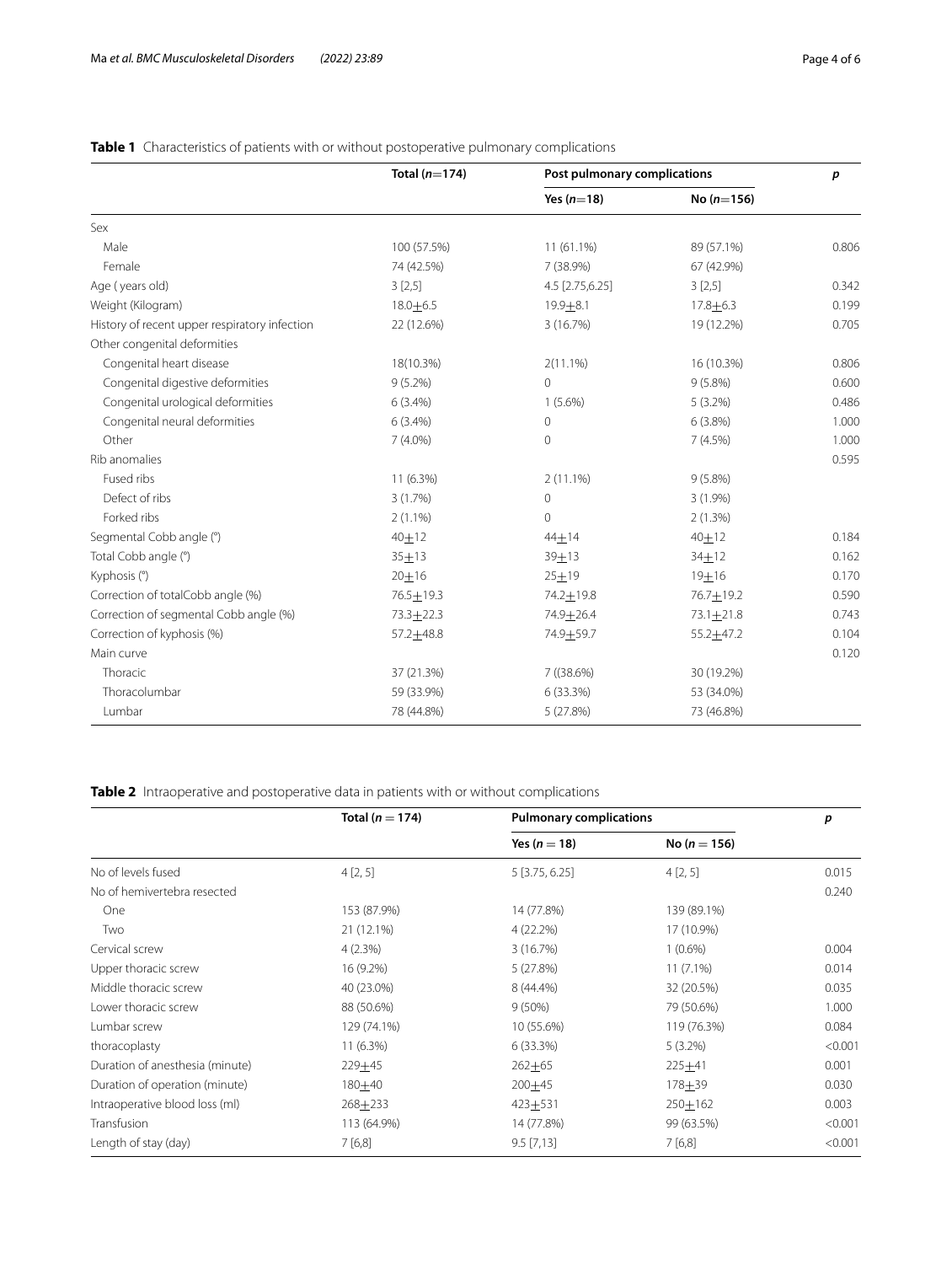worse outcome. All these fndings suggest the necessity of weighing benefts and risks before performing thoracoplasty in scoliosis of diferent etiologies.

Recent upper respiratory infection (URI) is still a common reason for the postponement of pediatric elective surgery. The incidence of airway adverse events is high in pediatric patients with an active URIs [\[15](#page-5-4), [25\]](#page-5-13), however it is now general accepted that it is no longer necessary to postpone surgery for a period of 6 weeks [\[14](#page-5-3)]. And it is safe for patients with URIs undergoing procedural sedation [\[26\]](#page-5-14) or general anesthesia. Although we did not fnd the relationship between the history of upper respiratory infection and pulmonary complications, the decision to continue the operation without postponement should be made carefully after weighing the benefts and risks and experienced anesthesiologists are necessary.

Pulmonary function test is widely used for preoperative pulmonary evaluation. However it was not routinely tested in our series of patients, since the median age was 4 years old and they were unlikely to cooperate the examination of pulmonary function test. Its role in the preoperative evaluation of scoliosis patients is controversary. No association had not been found to be associated with pulmonary function and postoperative intubation or intensive care unit admission in scoliosis children undergoing posterior spinal fusion [\[27\]](#page-5-15). But preoperative pulmonary function was the sensitive predictor of PPC in patients with neuromuscular scoliosis  $[9]$  $[9]$ . The role of pulmonary function in pediatric patients of congenital scoliosis needs further research.

There were several limitations of this study. First this is a retrospective study conducting at a single center. Variations in surgical skills, anesthetic techniques and criteria of extubation or admission to ICU may have infuences on our results. Second, the number of patients who developed PPC was small and this might limit our ability to detected statistically significant factors. Third, chest radiographs or ultrasound were only obtained in patients with abnormal cardiopulmonary symptoms or chest auscultation fndings and the prevalence of PPC might be underestimated.

In conclusion, for congenital scoliosis patients who were younger than 10 years old, thoracoplasty is the only predictor for perioperative pulmonary complications after posterior fusion and hemivertebra resection. Surgeons should balance the benefts and risks when making the decision of thoracoplasty.

#### **Abbreviations**

PPC: Postoperative pulmonary complications; ICU: Intensive Care Unit; RUI: Recent upper respiratory infection.

# **Acknowledgements**

Not applicable.

#### **Authors' contributions**

MLL contributed to data collection and the writing of original manuscript. YXR and ZJG contributed to the conception, data analysis and revision of the manuscript. HYG contributed to conceptualization, interpretation of data and revision of the manuscript. ZJG, SJX, ZY and LSG performed the operation and contributed to data collection. All authors read and approved the fnal manuscript.

## **Funding**

none.

### **Availability of data and materials**

Raw data would be made available on reasonable request and with the permission of the institution where the data were generated. Xuerong Yu was the person to be contacted if someone wants to request the data from this study.

### **Declarations**

#### **Ethics approval and consent to participate**

This study was approved by institutional review board of Peking Union Medical College Hospital and the need for informed consent was waived by institutional review board of Peking Union Medical College Hospital given its retrospective design. Our study was conducted in accordance with the Declaration of Helsinki.

#### **Consent for publication**

Not applicable.

#### **Competing interests**

The authors declared no competing fnancial interests.

Received: 8 May 2021 Accepted: 10 January 2022 Published online: 26 January 2022

#### **References**

- <span id="page-4-0"></span>1. Lakshminarasimhachar A, Smetana GW. Preoperative evaluation. Estimation of pulmonary risk. Anesthesiol Clin. 2016;34:71–88.
- <span id="page-4-1"></span>2. Fernandez-Bustamante A, Frendl G, Sprung J, Kor DJ, Subramaniam B, Martinez Ruiz R, et al. Postoperative pulmonary complications, early mortality, and hospital stay following noncardiothoracic surgery: a multicenter study by the perioperative research network investigators. JAMA Surg*.* 2017;152:157–66.
- <span id="page-4-2"></span>3. Yang CK, Teng A, Lee DY, Rose K. Pulmonary complications after major abdominal surgery: national surgical quality improvement program analysis. J Surg Res. 2015;198:441–9.
- <span id="page-4-3"></span>4. Brueckmann B, Villa-Uribe JL, Bateman BT, Grosse-Sundrup M, Hess DR, Schlett CL, et al. Development and validation of a score for prediction of postoperative respiratory complications. Anesthesiology. 2013;118:1276–85.
- <span id="page-4-4"></span>5. Wazeka AN, DiMaio MF, Boachie-Adjei O. Outcome of pediatric patients with severe restrictive lung disease following reconstructive spine surgery. Spine. 2004;29:528–35.
- <span id="page-4-5"></span>6. Abdelaal AAM, Abd EI Kafy EMAES, Elayat MSEM, Sabbahi M, Badghish MSS, et al. Changes in pulmonary function and functional capacity in adolescents with mild idiopathic scoliosis: observational cohort study. J Int Med Res. 2018;46:381–91.
- <span id="page-4-6"></span>7. Yuan N, Fraire JA, Margetis MM, Skaggs DL, Tolo VT, Keens TG. The effect of scoliosis surgery on lung function in the immediate postoperative period. Spine. 2005;30:2182–5.
- <span id="page-4-7"></span>8. Yin S, Tao H, Du H, Feng C, Yang Y, Yang W, et al. Postoperative pulmonary complications following posterior spinal instrumentation and fusion for congenital scoliosis. PLoS One. 2018;13:1–11.
- <span id="page-4-8"></span>Kang GR, Suh SW, Lee IO. Preoperative predictors of postoperative pulmonary complications in neuromuscular scoliosis. J Orthop Sci. 2011;16:139–47.
- <span id="page-4-9"></span>10. Liang J, Qiu G, Shen J, Zhang J, Wang Y, Li S, et al. Predictive factors of postoperative pulmonary complications in scoliotic patients with